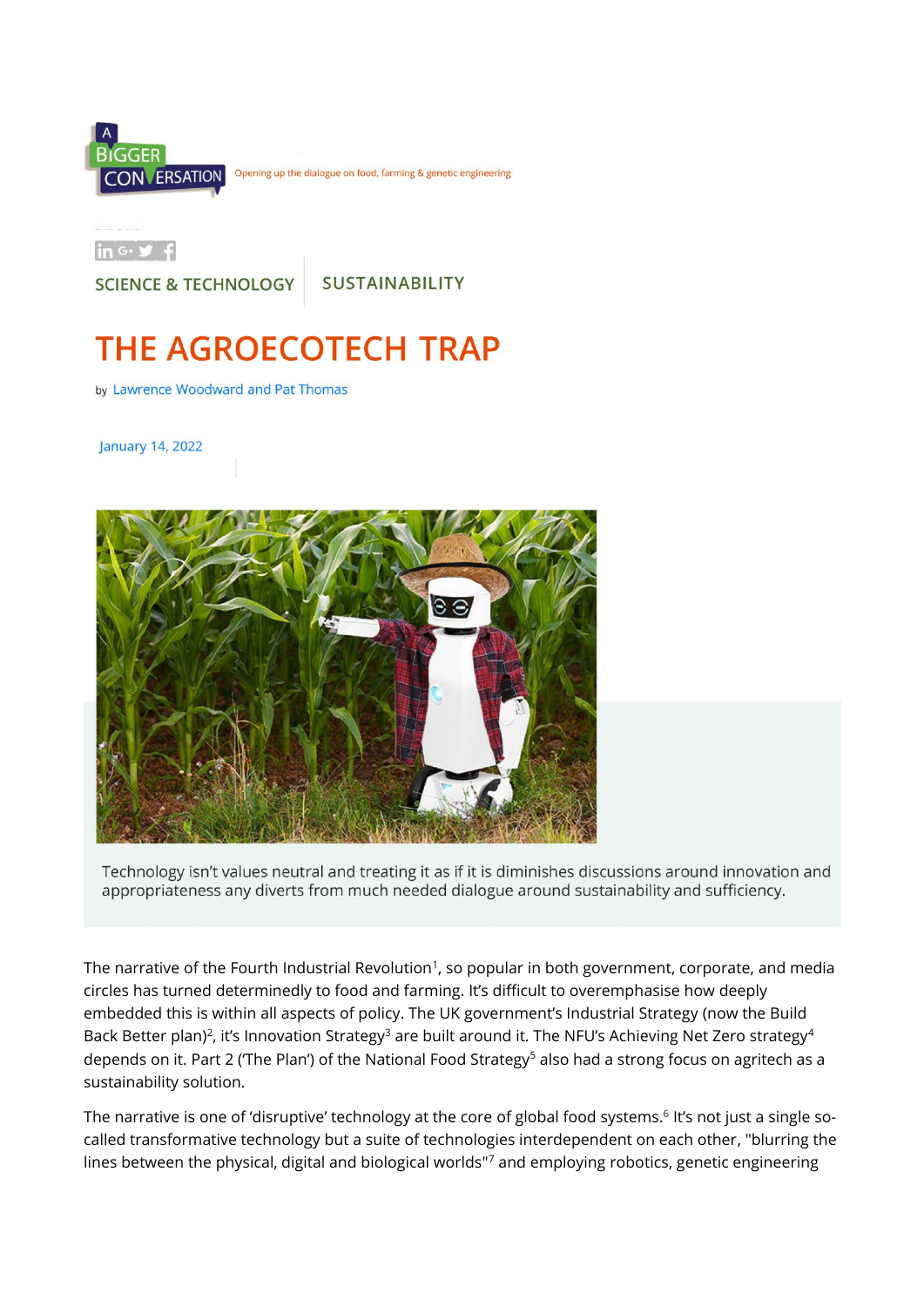and a bountiful AI harvest of data to better manage animals, plants, and the wider farming environment addressing issues as diverse as low crop yields ${}^{8}$ , poor human nutrition ${}^{9}$ , disease ${}^{10}$  and climate adaptation.<sup>11</sup>

This is a vision of agriculture<sup>12</sup> where inefficient farmers are replaced with "fermentation farmers, bioengineers, protein engineers, metabolic engineers, cell biologists, computer scientists, IT workers, food scientists and designers, nutritionists, and other similar professions." It is a vision which insinuates itself through an anodyne mix and match of semi 'green' language such as sustainable intensification, climate smart, carbon neutral, nature-based solutions and natural capital and is subsumed in euphemisms like 'farming 3.0'.

It is in this context that the Soil Association has released its report, *AgroEcoTech: How Can Technology Accelerate a Transition to Agroecology*? 13

The report considers a comprehensive list of technologies currently claiming to be climate smart and nature friendly including:

- Production technologies; including Smart Agriculture, robotics, genome editing, novel biological controls and inoculants.
- Technologies for impact monitoring; including remote sensing of environmental impact, big data, analysis and environmental footprint accounting.
- Supply chain technologies; including digital food hubs and dynamic food procurement, smart technology for food consumption
- Technology influencing agricultural demand; including cellular agriculture, controlled environment agriculture, bioenergy production

It is good that the Soil Association has given consideration to these technologies. It is not so good that it was written for the organisation by Cumulus Consultants, a land management consultancy with deep connections within Defra. 14

The report is a largely uncritical brochure for technological farming untroubled by any of the principles upon which the UK's largest organic certification organisation was founded and, de facto endorses the use of these technologies in agroecology and organic farming. As such it has caused consternation and concern about content, context and critique.

## **A Trojan Horse**

In March of last year (2021), the FAO, much feted for its seeming endorsement of agroecology, published its *Strategic Framework 2022-31.*<sup>15</sup> It wasn't much noticed by the alternative farming movement but it should have been, if only for the existential threat it poses to principled and radical agroecology.

The strategy is heavily focused on biodigital and biogenetic solutions and in highlighting the importance of "innovative technologies" solutions (shorthand for genetic engineering, synthetic biology and related technologies), was explicit in calling agroecology one of the "entry doors to support the development of (these) emerging sectors".

This vision of techno-agroecology is hard for some to grasp. After all agroecology is a movement for food sovereignty<sup>16</sup> and social justice, it shares kinship with principled organic,<sup>17</sup> a shared or similar vision which is values based and is radical and transformative – not just in agriculture but through farming and food to wider social transformation.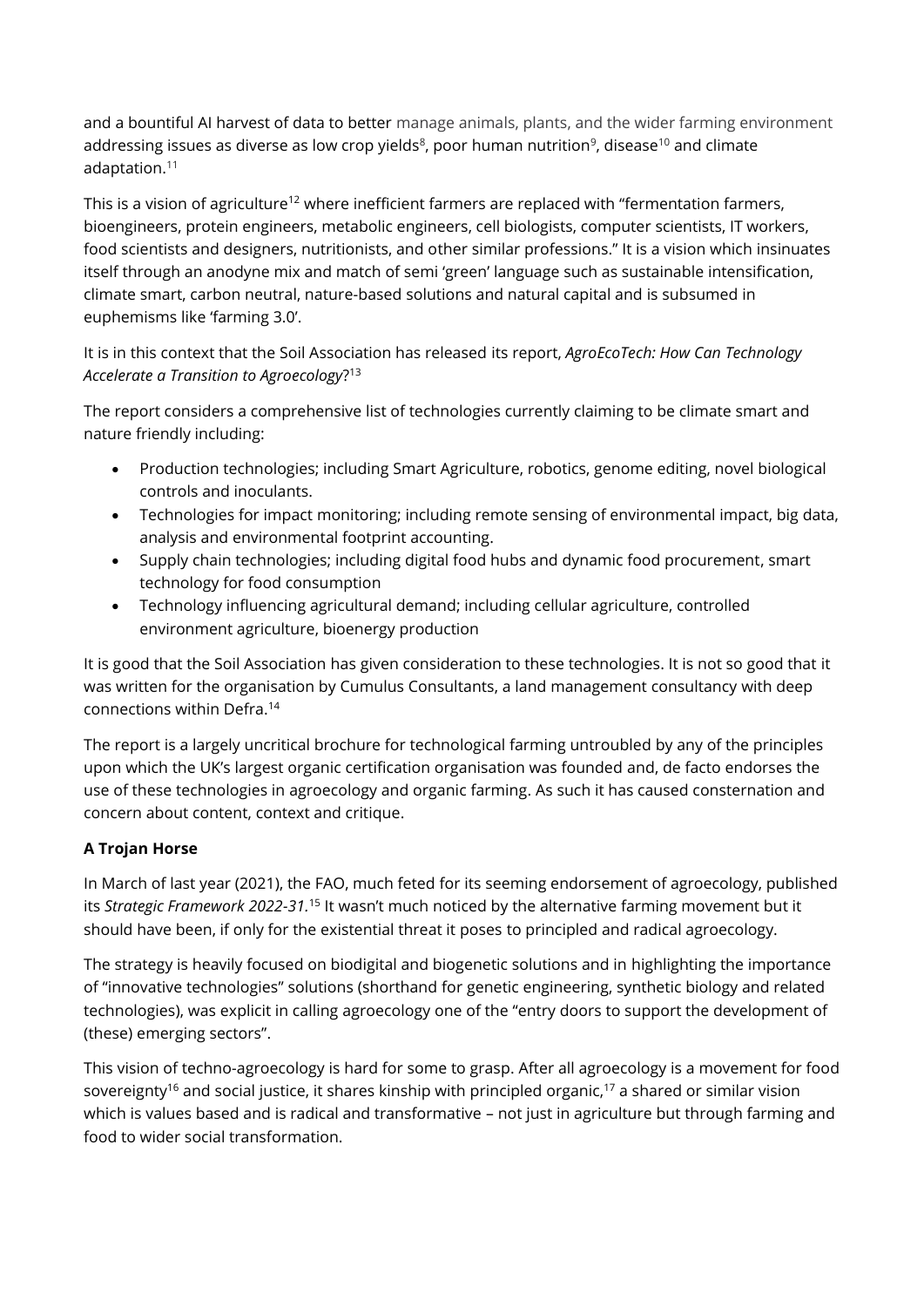But today's reality is becoming a bewildering state where, for example, a farmer using agrochemicals, or a farmer sending livestock products long distances to be processed, or a farmer using large amounts of bought in compost and a farmer operating a near closed system without agrochemical inputs and selling into local or defined ethical markets can all be called agroecological.

*Junk Agroecology* is the striking title of a joint report<sup>18</sup> by Friends of the Earth International and others which describes how business-more-or-less-as-usual objectives are being pursued under the guise of agroecology – a new model of "corporate organic" but arguably more invidious and more dangerous because of the way agroecology has become an umbrella under which 'principled' approaches to farming (food sovereignty, organic, biodynamic, permaculture etc), sit alongside those concerned solely with limited agronomic applications.

This agroecology is a reductionist menu of agronomic techniques, not defined, not codified in law, that can be picked up or dropped by farmers ad hoc. Its siren song is one of poorly or undefined "elements", such as the FAOs *10 Elements of Agroecology*<sup>19</sup> that may or may not relate to social justice, equity, care and fairness in the production and supply chains.

The vagueness works for all parties. It allows agroecology to claim wider support than it probably, in reality, has and it is very attractive to government, business, establishment academics and, regrettably, some NGOs because it is relatively easy and cheap policy rhetoric while not being too disruptive to existing structures.

Once you start looking for it you see this stealthy separation from underpinning values everywhere.

## **A transitional tool?**

For example, the much-vaunted IDDRI study *An Agroecological Europe in 2050 Ten Years for Agroecology Modelling*<sup>20</sup> specifically sets aside and ignores all aspects of agroecology other than the agronomic features. How credible can its modelling be when technology choices are ignored in productivity scenarios?

There are less egregious and arguably worthy examples of where agronomic techniques are separated from values and principles. Some commentators, in an academic and relatively abstract way, have discussed agroecology, in terms of "transition" and "domains of "transformation"<sup>21</sup> of overall systems

Some have sought to establish a "transition pathway"<sup>22</sup> which envisages "food system transformation" as a series of incremental levels beginning with increased efficiency of input use and reduced use of damaging inputs", leading to substituting conventional inputs with agroecological alternatives, leading to "redesign agroecology", which then leads to a totally "new global food system based on participation, localness, fairness and justice".

This Efficiency-Substitution-Redesign (ESR) framework has been proposed in various forms since at least 1985 and it is argued "captures the progression from shallow agroecological approaches to full system redesign." <sup>23</sup>

But there is often no progression and then system redesign does not happen, fundamental values and principles are not implemented. The mainstream system might be modified somewhat or simply default to greenwashing which thwarts radical technological and system change.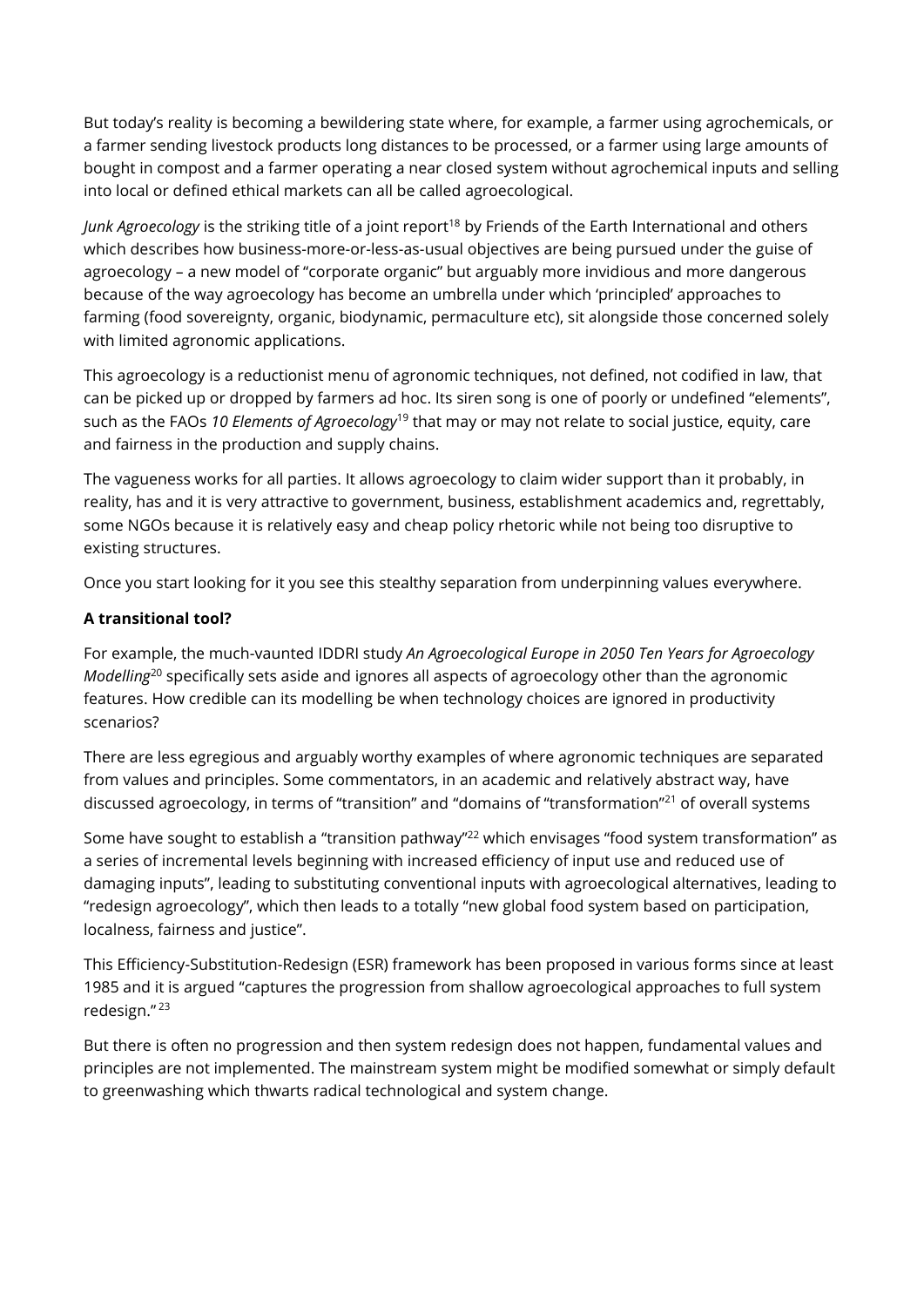## **Fudging values**

It is folly, for any person or organisation who wants and stands for far-reaching food and farming system change, to see or accept any form of agroecology as mere agronomic techniques devoid of principles and values.

It is also, as Ivan Illich argued nearly 50 years ago in his book *Tools for Conviviality<sup>24</sup>*, folly to see technology – any technology – as values neutral. Convivial tools, he argued "are those which give each person who uses them the greatest opportunity to enrich the environment with the fruits of his or her vision. Industrial tools deny this possibility to those who use them and they allow their designers to determine the meaning and expectations of others".

Contrast this with the introduction to the Soil Association's report which asserts that, "It is clearer than ever from the findings of this research that few technologies are inherently 'good' or 'evil'. It is how they are developed and used that matters."

This sentiment is shared by the Landworkers' Alliance in its response to the Soil Association; "Most of the technologies analysed in the report are not intrinsically 'good' or 'bad'". They too offer the caveat that it's how technology is used, controlled and who it benefits that matters.

That formidable thinker and economist EF Schumacher, the outstanding former President of the Soil Association dismissed such thinking decades ago; "People still say: it is not the technology: it is the "system". Maybe a particular "system" gave birth to this technology: but now it stares us in the face that the system we have is the product, the inevitable product, of the technology".<sup>25</sup>

In his ground-breaking book *Small is Beautiful*, Schumacher set out his ideas for a "technology with a human face"<sup>26</sup> and in doing so argued that technology is far from neutral and values free:

"Strange to say, *technology*, although of course the product of man, *tends to develop by its own laws and principles*, and these are very different from those of human nature or of living nature in general. *Nature* always, so to speak, knows where and when to stop. Greater even than the mystery of natural growth is the *mystery of the natural cessation of growth*. There is measure in all natural things – in their *size, speed, or violence*. As a result, the system of nature, of which man is a part, tends to be *self-balancing, selfadjusting, self-cleansing*. Not so with technology, or perhaps I should say: not so with man dominated by technology and specialisation. Technology recognises no *self-limiting principle* – in terms, for instance, of size, speed, or violence. It therefore does not possess the virtues of being self-balancing, self-adjusting, and self-cleansing. In the subtle system of nature, technology, and in particular the *super-technology* of the modern world, *acts like a foreign body*, and there are now numerous signs of rejection." [Italics ours, see below]

In his Lean Economy<sup>27</sup> analysis, Dr David Fleming, a former Soil Association Chairman and another great thinker and economist, placed technology within the framework of "the reciprocal obligation of common purpose" which is at the core of principled organic and agroecological farming and food systems.

It is notable that the Soil Association's report contains no references to these pivotal features of the organisation's history and conceptual foundations.

These are significantly relevant to the modern world and new technologies. Firstly, the practices of alternative agriculture in all parts of the world are related to and in many cases drawn from these concepts and, secondly, the italics in the quote from Schumacher above are all painfully indicative of the discourse of technology today – from proponents as much as opponents – which make them critically relevant.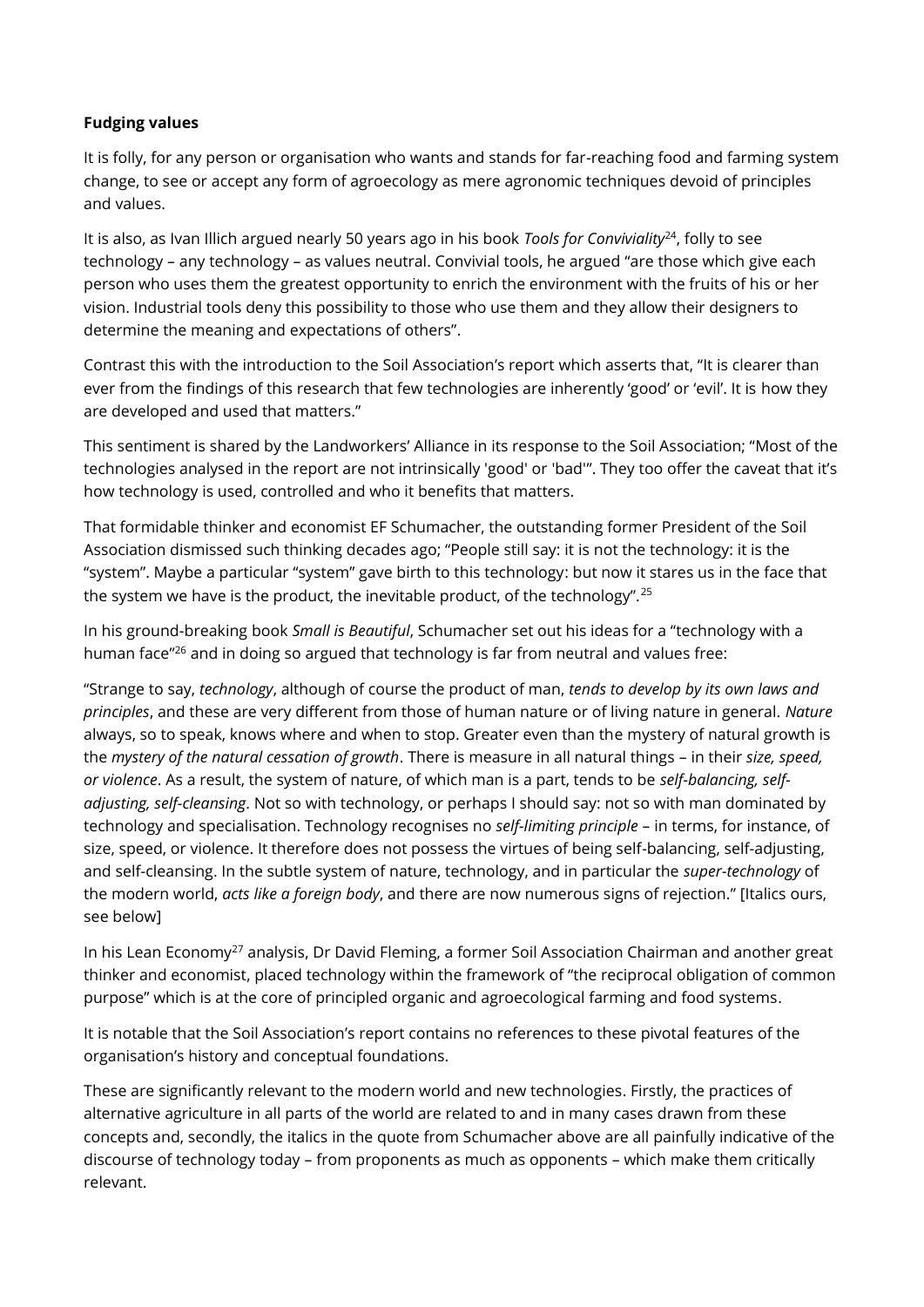### **Scale – the missing element**

The authors of AgroEcoTech state that the FAO's *10 Elements of Agroecology* were the criteria used to assess the relationship between the various technologies and agroecology.

How these elements were used as criteria and how they informed the scientific and technical literature selection and reviews that form a significant part of the authors' assessments and "scenario analysis", is unclear.

We do not know all the literature quoted, but we are very aware of the literature relating to GMOs and genome editing in food and farming. The AgroEcoTech report refers only to a narrow selection of papers suggesting, for example, that genetic engineering has been *"*relatively safe". It does not say relative to what*.* It suggests that the benefits of these crops *"*outweigh the costs and have disproportionality favoured poorer farmers*"* and have played a role in *"*reducing pesticide and herbicide use*".*

These are both highly contested statements.

The prominence given to pro-GMO researchers, and to exaggerated and in some cases false claims for the benefits of gene editing technology, can only be a deliberate choice. Extensive literature reviews such as *GMO Myths and Truths*, <sup>28</sup> published by GMWatch and analyses of systemic, social and valuesbased concerns by the Nuffield Council on Bioethics, the researchers at the Science Policy Research Unit at the University of Sussex (SPRU), the Centre for Agroecology, Water and Resilience (CAWR), the Organic Research Centre and to our work in trying to widen the focus of a rapidly evolving debate are ignored or downplayed.

The authors' justification is that "concerns voiced around the systemic risks of these technologies tend to come from those who largely reject them". According to that reasoning, objections voiced by the Soil Association to the use of pesticides and artificial fertilisers should likewise be discounted.

An important factor which is given scant consideration is that of scale.<sup>29</sup> For example, the risks related to gene flow associated with one GMO crop in one isolated field is an order of magnitude different from several GMO crops grown over a large area or region. That example is one of biology and ecology. However, the impact of scale and concentration is relevant to many of the technologies covered in this report. Indeed, it is notable that many sections of the report have a dearth of scientific and technical references relating to the challenged area between the so-called "innovation imperative"<sup>30</sup> and scale.

This oversight adds further to our misgivings and gives us cause to doubt the veracity and appropriateness of the literature selection in other sections.

### **Context is everything**

It was perhaps inevitable, given the exclusion of values and principles and the fluid framing criteria, that the authors were able to write: "It was clear from early in the project that the technologies themselves do not intrinsically support or restrict agroecology. Even those commonly thought to be contradictory to agroecology could conceivably offer some degree of benefit."

Had the international organic movement's principles and perspectives and the agroecology movement's food sovereignty declaration been used as criteria, few, if any, of these technologies would have been seen as appropriate for agroecology.

Likewise, the system and process of governance. In this report, the authors have used a definition provided by the United Nations Development Programme (UNDP). "The UNDP define governance as the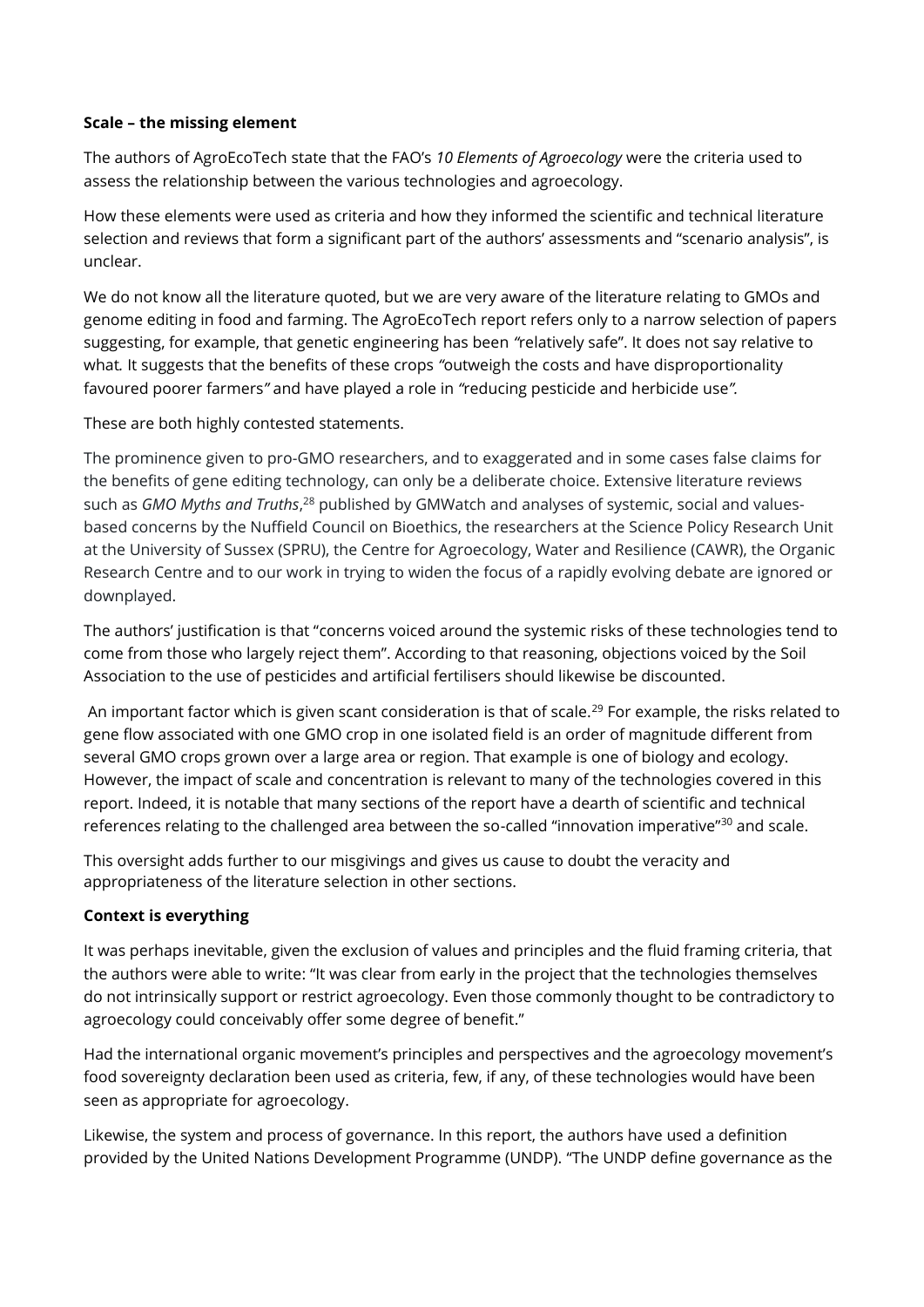system of values, policies and institutions by which a society manages its economic, political and social affairs through interactions within and among the state, civil society and private sector."

Looks and sounds great, if you half close your eyes and ears. But it says nothing about where power lies, where the levers of power and influence are, how – even in an ostensibly incorrupt society – interactions and decisions are rigged so that "mutual understanding, agreement and action" usually favours the elite, the corporate and the status quo.

The Soil Association's introduction, which could almost have been written for a different report, says: "Different approaches to governance could have very different outcomes, favouring intensive farming or diverse, agroecological farming; consolidating control in the hands of fewer powerful actors or supporting a more equitable food and farming system."

If governance is not values neutral, why is technology? If governance varies according to principles and world view, why doesn't technology?

Our work over the last several years suggests that one of the biggest gaps between those who enthusiastically embrace genetic technologies in agriculture and those who are more questioning, is the idea that technology is values neutral. Whist accepting that societies inevitably evolve and innovate, the technological innovations we embrace don't arise or exist in a vacuum. They are the product of human thinking and of ideology and they influence how we define problems and frame solutions.

The authors said that their aim was to "review the technology and not the broader social context of agroecology" the reason being that social concerns are "not only related to technology but many larger issues such as economics, labour, land rights, and broader societal issues and policies" which are "intertwined with subjectivity". 31

Yet, all of these influence technology selections and choices and therefore production and impact assessments. What the authors call "subjectivity", others might call values and principles – and of course, the act of exclusion is itself subjective and values driven.

This is a core part of the agroecological food sovereignty movement and why principled agroecology is fundamentally different from junk agroecology. The principled organic movement is less clear, and less upfront, about this but is in the same camp.

There is so much more to say and we recognise that this is not an easy conversation.

It is a shame that the Soil Association did not create a process for further dialogue about the issues raised. There is a real need for these values-based, principled agricultural approaches to be recognised as fundamental to radical change in all aspects of our society and to work out how to deal with new technologies. This report is not on that track. It is a potentially dangerous diversion.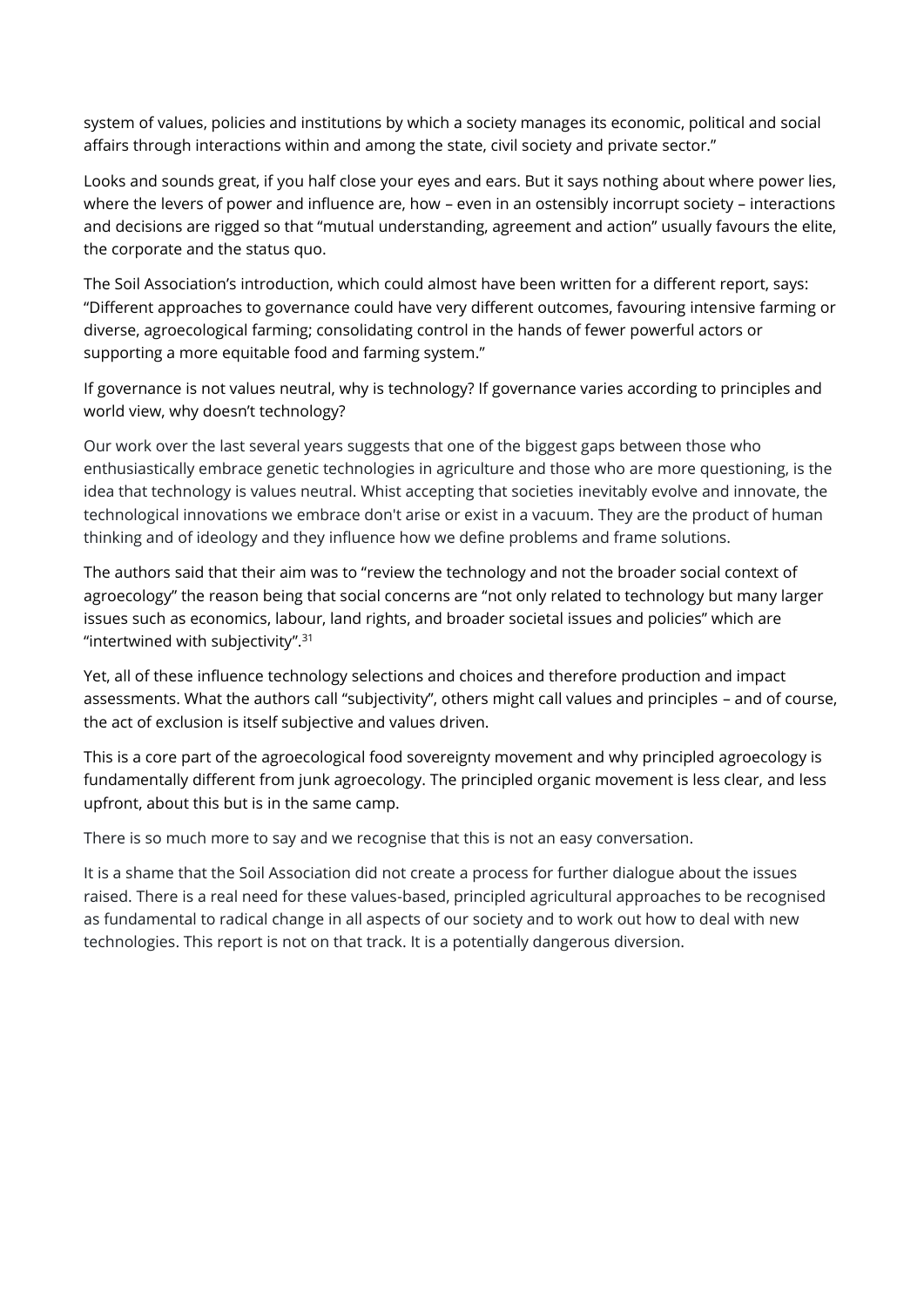### **References**

<sup>1</sup> Schwab K, The Fourth Industrial Revolution: what it means, how to respond, World Economic Forum, 14 January 2016, [https://www.weforum.org/agenda/2016/01/the-fourth-industrial-revolution-what-it-means-and-how-to](https://www.weforum.org/agenda/2016/01/the-fourth-industrial-revolution-what-it-means-and-how-to-respond)[respond](https://www.weforum.org/agenda/2016/01/the-fourth-industrial-revolution-what-it-means-and-how-to-respond)

<sup>2</sup> The UK's Industrial Strategy, Department for Business, Energy & Industrial Strategy, November 2017. <https://www.gov.uk/government/topical-events/the-uks-industrial-strategy>

<sup>3</sup> UK Innovation Strategy, Department for Business, Energy & Industrial Strategy, July 2021. <https://www.gov.uk/government/publications/uk-innovation-strategy-leading-the-future-by-creating-it>

<sup>4</sup> Achieving Net Zero – Farming's 2040 Goal, National Farmers Union, September 2019. <https://www.nfuonline.com/archive?treeid=137544>

<sup>5</sup> The National Food Strategy - The Plan, An Independent Review for Government, July 2021. [https://www.nationalfoodstrategy.org](https://www.nationalfoodstrategy.org/)

<sup>6</sup> Mehrabi Z et al, The global divide in data-driven farming, Nature Sustainability , 2021; 4: 154–160. [https://doi.org/10.1038/s41893-020-00631-0.](https://doi.org/10.1038/s41893-020-00631-0) *See also* King A, Technology: The Future of Agriculture, Nature 2017; 544: S21–S23[, https://doi.org/10.1038/544S21a.](https://doi.org/10.1038/544S21a) *See also* Information and Communication Technology (ICT) in Agriculture, UN FAO, 2017. *See also* Future of Food: Harnessing Digital Technologies to Improve Food System Outcomes, International Bank for Reconstruction and Development and The World Bank, 2019. <https://openknowledge.worldbank.org/handle/10986/31565>

<sup>7</sup> Regulation for the Fourth Industrial Revolution, Department for Business, Energy & Industrial Strategy, June 2019, [https://www.gov.uk/government/publications/regulation-for-the-fourth-industrial-revolution/regulation-for-the](https://www.gov.uk/government/publications/regulation-for-the-fourth-industrial-revolution/regulation-for-the-fourth-industrial-revolution)[fourth-industrial-revolution](https://www.gov.uk/government/publications/regulation-for-the-fourth-industrial-revolution/regulation-for-the-fourth-industrial-revolution)

<sup>8</sup> Eitzinger, A et al, GeoFarmer: A monitoring and feedback system for agricultural development projects, computers and Electronics in Agriculture, 2019; 158: 109-21[, https://doi.org/10.1016/j.compag.2019.01.049](https://doi.org/10.1016/j.compag.2019.01.049)

<sup>9</sup> mNutrition: Addressing Hidden Hunger Through Mobile Messaging, CABI, 2014, <https://www.cabi.org/projects/mnutrition-addressing-hidden-hunger-through-mobile-messaging>

<sup>10</sup> Asenso-Okyere K et al, A review of the economic impact of malaria in agricultural development, Agricultural Economics, 2011; 42(3): 293-304[, https://doi.org/10.1111/j.1574-0862.2010.00515.x](https://doi.org/10.1111/j.1574-0862.2010.00515.x)

<sup>11</sup> Weather-forecasting-and-monitoring-mobile-solutions-for-climate-resilience, GSMA and UKaid, February 2016. <sup>12</sup> Rethinking Food and Agriculture 2020-2030, ReThinkX, October 201[9 https://www.rethinkx.com/food-and](https://www.rethinkx.com/food-and-agriculture)[agriculture](https://www.rethinkx.com/food-and-agriculture)

<sup>13</sup> AgroEcoTech: How Can technology Accelerate a Transition to Agroecology?, Soil Association and Cumulus Consultants Ltd, July 2021, <https://www.soilassociation.org/media/22821/agroecotech-soil-association-report.pdf>

<sup>14</sup> Cumulus Consultants Ltd, [https://cumulus-consultants.co.uk](https://cumulus-consultants.co.uk/)

<sup>15</sup> Strategic Framework 2022-31, UN FAO, June 2021,<https://www.fao.org/3/cb7099en/cb7099en.pdf>

<sup>16</sup> Food Sovereignty, a Manifesto for the Future of Our Planet, La Via Campesina, October 2021, <https://viacampesina.org/en/food-sovereignty-a-manifesto-for-the-future-of-our-planet-la-via-campesina>

<sup>17</sup> Principles of Organic Agriculture, IFOAM Organics International, March 2020, [https://www.ifoam.bio/sites/default/files/2020-03/poa\\_english\\_web.pdf](https://www.ifoam.bio/sites/default/files/2020-03/poa_english_web.pdf)